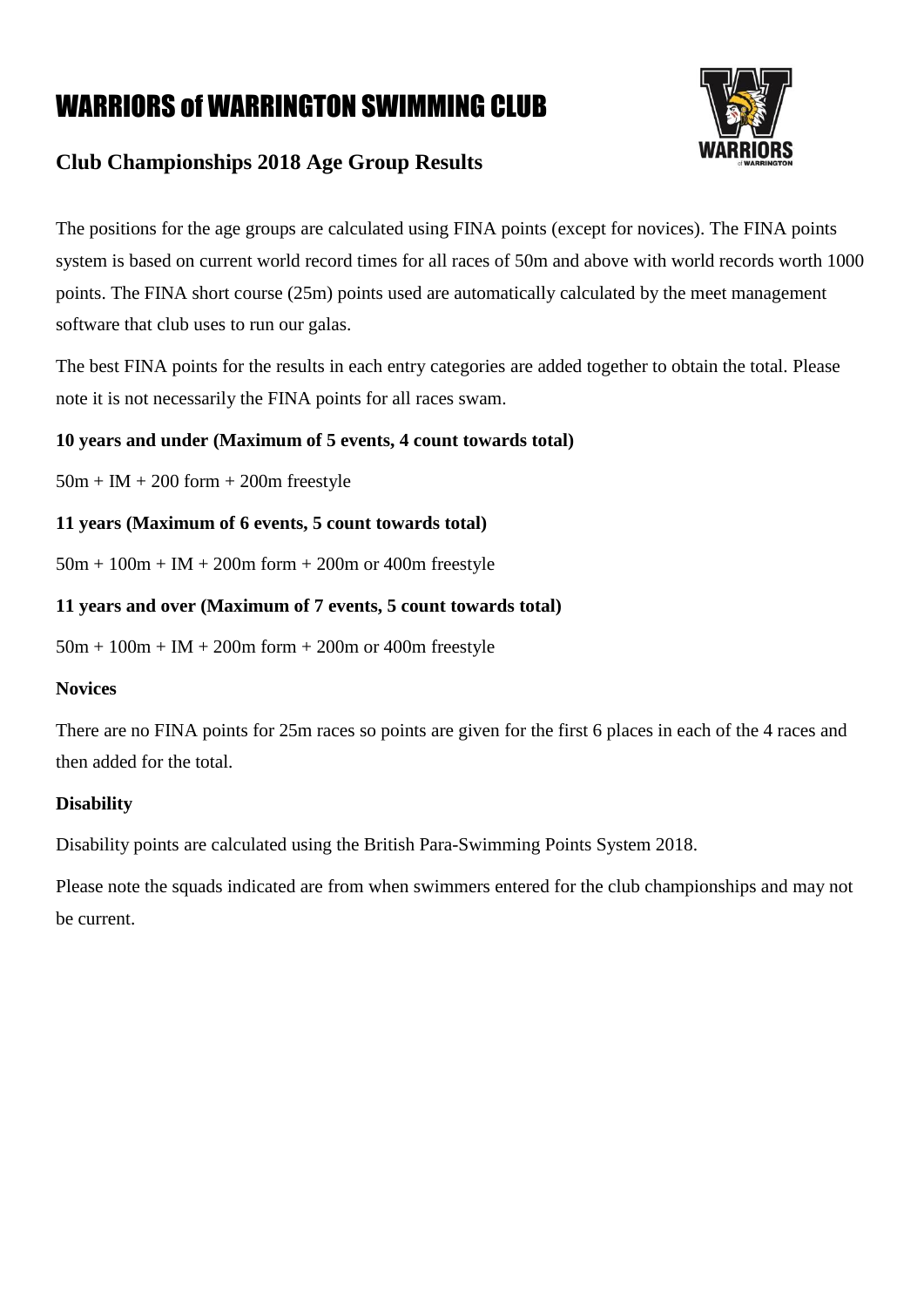

|              | Male - 7 years      |       |               |
|--------------|---------------------|-------|---------------|
| <b>Place</b> | <b>Name</b>         | Squad | <b>Result</b> |
|              | Joshua Daintith     |       | 59            |
| ∍            | William Gleeson     | JD.   | 35            |
|              | <b>Ben Smeltzer</b> |       |               |

|              | Male - 8 years         |                |               |
|--------------|------------------------|----------------|---------------|
| <b>Place</b> | <b>Name</b>            | Squad          | <b>Result</b> |
|              | Ewan Whittaker         | AA             | 443           |
|              | Daniel Houghton-Butler | B <sub>2</sub> | 179           |
|              | Logan Prescott         |                | 53            |

|                             | Male - 9 years         |                |               |
|-----------------------------|------------------------|----------------|---------------|
| <b>Place</b>                | <b>Name</b>            | Squad          | <b>Result</b> |
|                             | Liam Briars            | AA             | 598           |
| $\mathcal{D}_{\mathcal{L}}$ | Harvey Howard          | AA             | 511           |
| $\mathcal{R}$               | Alfie Gardiner-Johnson | B <sub>2</sub> | 388           |
|                             | William Dukes          | R2             | 281           |

|              | Male - 10 years         |                |               |
|--------------|-------------------------|----------------|---------------|
| <b>Place</b> | <b>Name</b>             | <b>Squad</b>   | <b>Result</b> |
| 1            | <b>Thomas Hilton</b>    | A              | 1081          |
| 2            | Joseph Ashley           | A              | 979           |
| 3            | Callum May              | A              | 721           |
| 4            | George Daintith         | A              | 653           |
| 5            | <b>Jackson Dillon</b>   | AA             | 652           |
| 6            | William McGeehan        | B <sub>2</sub> | 569           |
| 7            | Benjamin Lakin          | B <sub>2</sub> | 484           |
| 8            | Jacob Pryor             | AA             | 473           |
| 9            | Zack Burgess-Wibberley  | B <sub>2</sub> | 375           |
| 10           | <b>James Jowett</b>     | B <sub>2</sub> | 375           |
| 11           | Callum Orrell           | AA             | 336           |
| 12           | Isaac Wong              | AA             | 272           |
| 13           | <b>Benjamin Pratt</b>   | B <sub>2</sub> | 201           |
| 14           | <b>Samuel Clitherow</b> | B <sub>2</sub> | 103           |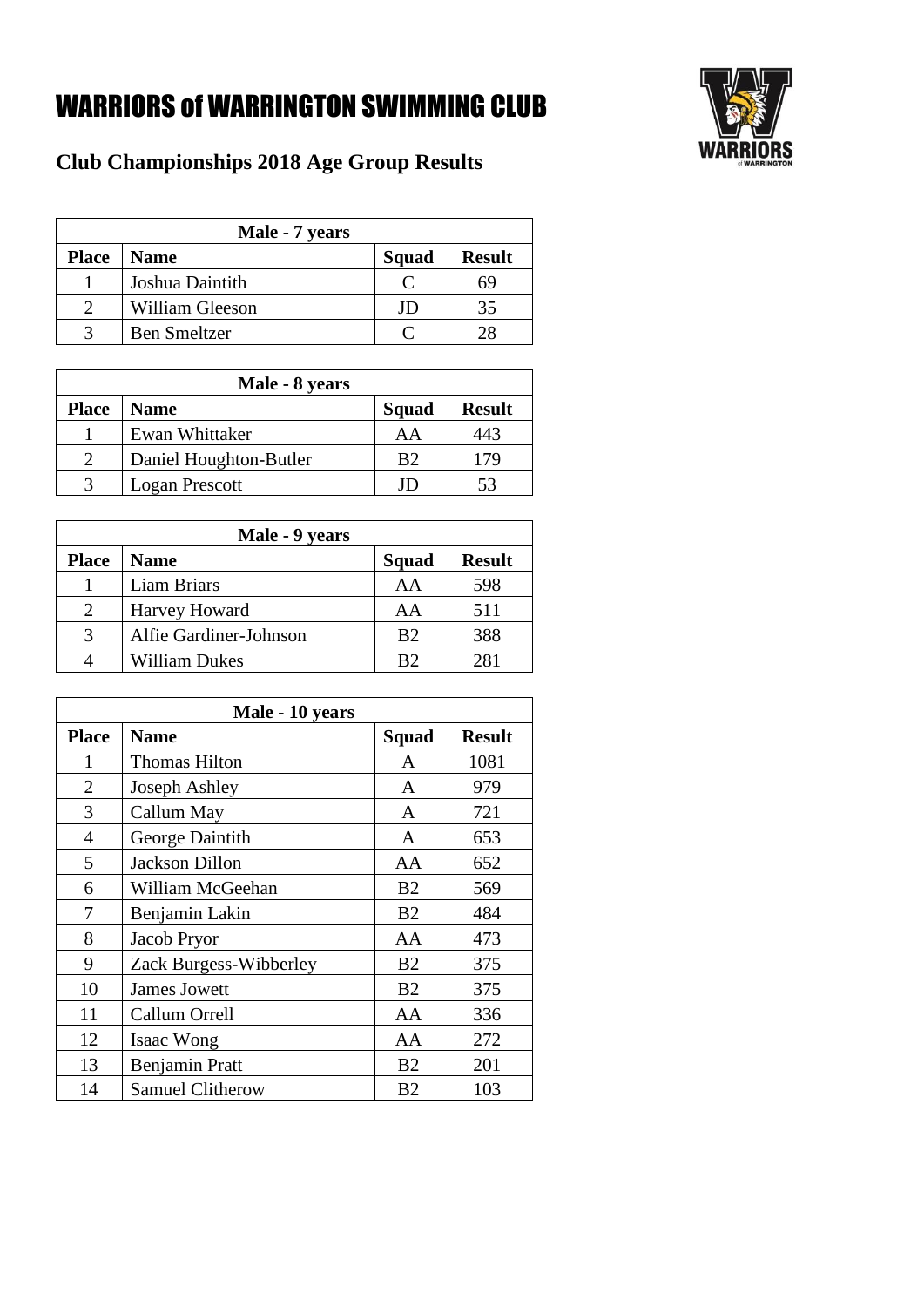

|              | Male - 11 years       |              |               |
|--------------|-----------------------|--------------|---------------|
| <b>Place</b> | <b>Name</b>           | <b>Squad</b> | <b>Result</b> |
| 1            | Ronnie Weall          | <b>ND</b>    | 1666          |
| 2            | <b>Rhys Croasdale</b> | <b>ND</b>    | 1414          |
| 3            | Jamie Lawler          | <b>ND</b>    | 1293          |
| 4            | Alexander Rix         | A            | 1241          |
| 5            | <b>Jack White</b>     | Gold         | 884           |
| 6            | Jacob Lang            | Gold         | 832           |
| 7            | <b>Oliver Haines</b>  | A            | 747           |
| 8            | <b>Josh Pinder</b>    | AA           | 737           |
| 9            | <b>Isaac Carson</b>   | AA           | 537           |
| 10           | Joseph Hadley         | Silver       | 194           |

|              | Male - 12 years          |           |               |
|--------------|--------------------------|-----------|---------------|
| <b>Place</b> | <b>Name</b>              | Squad     | <b>Result</b> |
| 1            | <b>Matthew Warburton</b> | A         | 1473          |
| 2            | <b>Kyle Briars</b>       | <b>ND</b> | 1464          |
| 3            | Benjamin Weall           | Gold      | 1444          |
| 4            | <b>Jack Moss</b>         | Gold      | 1299          |
| 5            | Logan Mulhall-reid       | A         | 1284          |
| 6            | Daniel Hilton            | A         | 975           |
| 7            | Lucas Eldridge-Mrotzek   | AA        | 867           |
| 8            | Noah Kirk                | Gold      | 792           |
| q            | Abdelrahman Farag        | Gold      | 373           |

|              | Male - 13 years  |        |               |
|--------------|------------------|--------|---------------|
| <b>Place</b> | <b>Name</b>      | Squad  | <b>Result</b> |
|              | Oliver Sutcliffe | Gold   | 1398          |
|              | Gaurav Bhalla    | Gold   | 1214          |
|              | Varad Kshirsagar | Silver | 352           |

|              | Male - 14 years     |            |               |
|--------------|---------------------|------------|---------------|
| <b>Place</b> | <b>Name</b>         | Squad      | <b>Result</b> |
|              | <b>Tyler Wilson</b> | Gold       | 1514          |
| 2            | <b>Rikin Patel</b>  | Gold       | 1461          |
| 3            | Toby Hill           | <b>OSS</b> | 1396          |
|              | William Newman      | Gold       | 726           |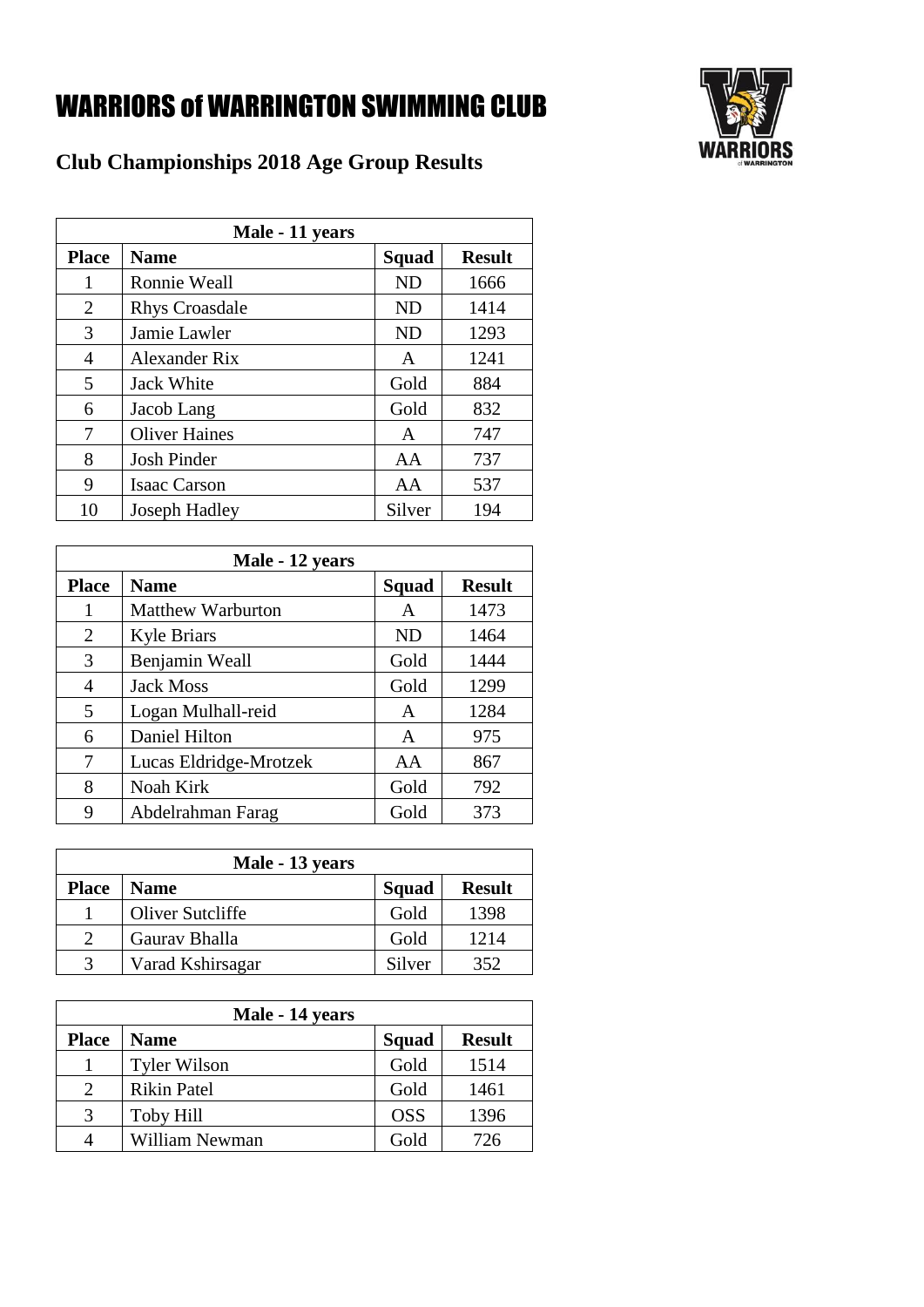

|              | Male - 15 years       |           |               |
|--------------|-----------------------|-----------|---------------|
| <b>Place</b> | <b>Name</b>           | Squad     | <b>Result</b> |
|              | Dan Kinsella          | <b>NE</b> | 2170          |
| 2            | <b>Owen Burgess</b>   | A         | 1931          |
| 3            | <b>Reuben Smalley</b> | Gold      | 1836          |
|              | <b>Nathan Thomas</b>  | Gold      | 1074          |
|              | Adam Albera           | Gold      | 733           |

| Male - 17 years and over    |                         |           |               |
|-----------------------------|-------------------------|-----------|---------------|
| <b>Place</b>                | <b>Name</b>             | Squad     | <b>Result</b> |
|                             | <b>Matthew Domville</b> | <b>NE</b> | 3060          |
| $\mathcal{D}_{\mathcal{L}}$ | Alex Watkinson          | <b>NE</b> | 2606          |
| 3                           | Callum Warburton        | А         | 2223          |
|                             | Oliver Houghton         | <b>NE</b> | 1471          |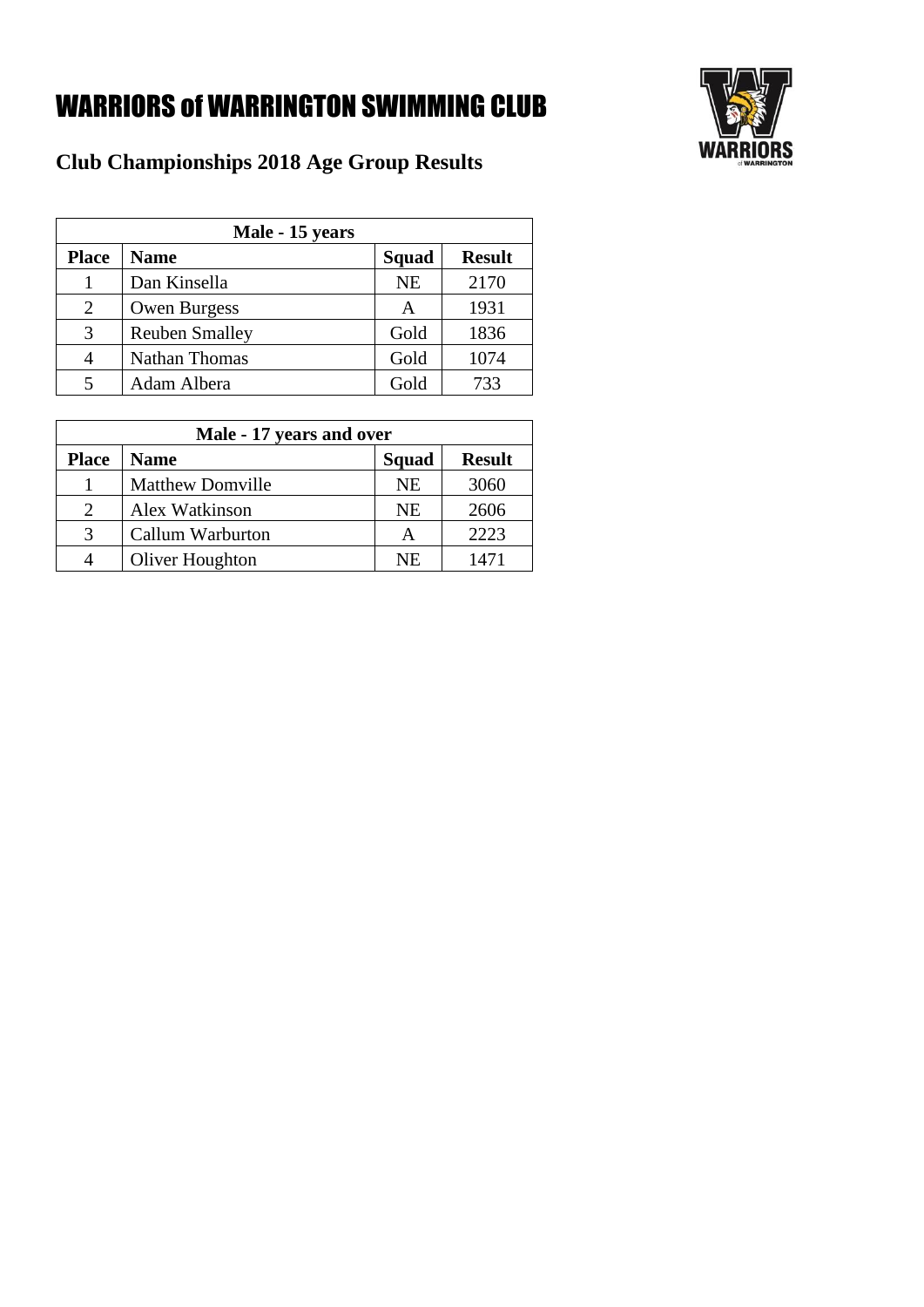

| <b>Female - 8 years</b> |                     |                             |               |
|-------------------------|---------------------|-----------------------------|---------------|
| <b>Place</b>            | <b>Name</b>         | Squad                       | <b>Result</b> |
|                         | Poppy Domville      | AA                          | 704           |
| 2                       | Natalie McGeehan    | B <sub>2</sub>              | 503           |
| 3                       | Katie Gayter        | B <sub>2</sub>              | 459           |
| 4                       | Esme-Lee Bird-Smith | B <sub>2</sub>              | 167           |
| 5                       | Isobel Hitchmough   | $\mathcal{C}_{\mathcal{C}}$ | 116           |
| 6                       | Ruby Bramhall       | C                           | 52            |

|              | <b>Female - 9 years</b> |                             |               |
|--------------|-------------------------|-----------------------------|---------------|
| <b>Place</b> | <b>Name</b>             | Squad                       | <b>Result</b> |
| 1            | <b>Zitong Yang</b>      | A                           | 941           |
| 2            | Ella-Grace Lawson       | AA                          | 763           |
| 3            | Rosie Barker-Mayer      | AA                          | 654           |
| 4            | Amelia Gerrard          | AA                          | 595           |
| 5            | Sophie Forster          | B <sub>2</sub>              | 446           |
| 6            | Alicia Basiurski        | B <sub>2</sub>              | 409           |
| 7            | Erin McCurrie           | B <sub>2</sub>              | 336           |
| 8            | Olivia Jones            | B <sub>2</sub>              | 152           |
| 9            | Amy McKay               | B <sub>2</sub>              | 141           |
| 10           | Lexie Hughes            | B <sub>2</sub>              | 132           |
| 11           | Megan-Louise Sulley     | C                           | 101           |
| 12           | Erika Pilditch          | B <sub>2</sub>              | 86            |
| 13           | Bria Coxon              | $\mathcal{C}_{\mathcal{C}}$ | 72            |

| Female - 10 years |                                       |                |      |  |  |  |  |
|-------------------|---------------------------------------|----------------|------|--|--|--|--|
| <b>Place</b>      | Squad<br><b>Result</b><br><b>Name</b> |                |      |  |  |  |  |
| 1                 | Gabriella Hunt                        | A              | 1324 |  |  |  |  |
| 2                 | Rokia Farag                           | A              | 1283 |  |  |  |  |
| 3                 | Isabella Thornton                     | A              | 1229 |  |  |  |  |
| 4                 | <b>Payton Chesters</b>                | A              | 1049 |  |  |  |  |
| 5                 | Kerry Hennie                          | $\mathsf{A}$   | 1040 |  |  |  |  |
| 6                 | <b>Erin Carless</b>                   | AA             | 1015 |  |  |  |  |
| 7                 | Millie Manuel                         | AA             | 746  |  |  |  |  |
| 8                 | Maya Gleeson                          | Silver         | 720  |  |  |  |  |
| 9                 | Erin Whittaker                        | AA             | 571  |  |  |  |  |
| 10                | Jessica Heard                         | <b>B2</b>      | 406  |  |  |  |  |
| 11                | Gauri Bhalla                          | Silver         | 339  |  |  |  |  |
| 12                | Megan Hobbs                           | B <sub>2</sub> | 154  |  |  |  |  |
| 13                | Elize Goldie                          | B <sub>2</sub> | 59   |  |  |  |  |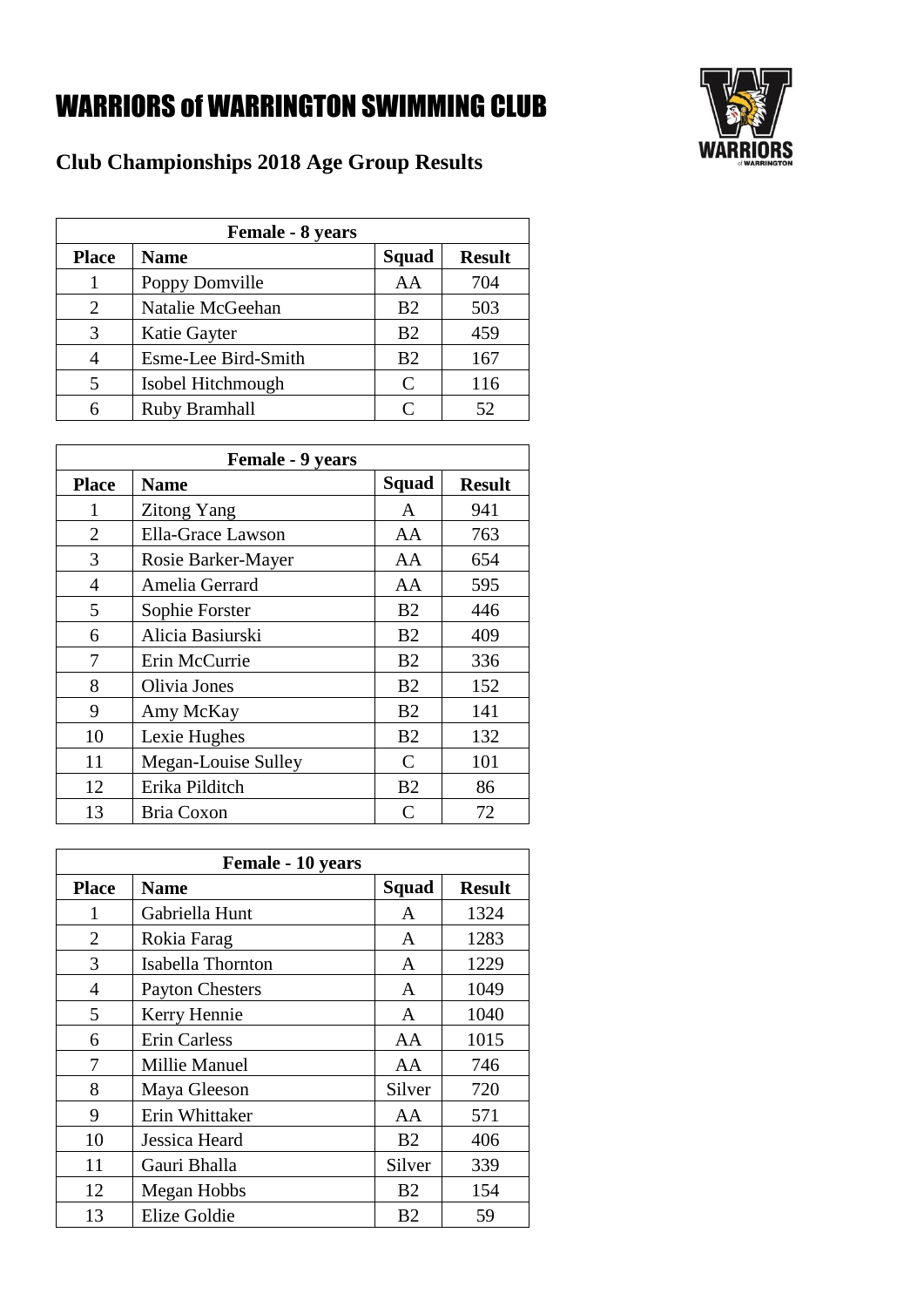

| Female - 11 years |                                              |           |      |  |  |  |
|-------------------|----------------------------------------------|-----------|------|--|--|--|
| <b>Place</b>      | <b>Squad</b><br><b>Name</b><br><b>Result</b> |           |      |  |  |  |
| 1                 | <b>Ava Vincent</b>                           | <b>ND</b> | 1917 |  |  |  |
| 2                 | Eve Wolfendale                               | A         | 1586 |  |  |  |
| 3                 | Jennifer Lee                                 | A         | 1414 |  |  |  |
| 4                 | Hanna Taylor                                 | Gold      | 1334 |  |  |  |
| 5                 | <b>Chloe Fullerton</b>                       | Gold      | 1305 |  |  |  |
| 6                 | <b>Elizabeth Lewis</b>                       | AA        | 1201 |  |  |  |
| 7                 | <b>Emily Foot</b>                            | AA        | 1109 |  |  |  |
| 8                 | Macy Barker                                  | AA        | 995  |  |  |  |
| 9                 | Isabella Elsley                              | JD        | 59   |  |  |  |

| <b>Female - 12 years</b> |                                              |           |      |  |  |  |
|--------------------------|----------------------------------------------|-----------|------|--|--|--|
| <b>Place</b>             | <b>Squad</b><br><b>Result</b><br><b>Name</b> |           |      |  |  |  |
| 1                        | Sophie Weston                                | A         | 2368 |  |  |  |
| 2                        | <b>Millie Duncan</b>                         | <b>ND</b> | 2204 |  |  |  |
| 3                        | Niamh Wigglesworth                           | <b>ND</b> | 2073 |  |  |  |
| 4                        | Hannah Laughton                              | A         | 1984 |  |  |  |
| 5                        | Anna Swindell                                | Gold      | 1893 |  |  |  |
| 6                        | Ellie Basiurski                              | A         | 1713 |  |  |  |
| 7                        | Ellie May                                    | A         | 1664 |  |  |  |
| 8                        | <b>Beatrice Trevor</b>                       | A         | 1283 |  |  |  |
| 9                        | Roisin McGrath                               | Silver    | 326  |  |  |  |

| Female - 13 years |                      |           |               |  |  |
|-------------------|----------------------|-----------|---------------|--|--|
| <b>Place</b>      | <b>Name</b>          | Squad     | <b>Result</b> |  |  |
|                   | Millie Ravenscroft   | <b>ND</b> | 2431          |  |  |
| 2                 | Natasha Gayter       | <b>ND</b> | 2357          |  |  |
| 3                 | Sophia Sinclair      | Gold      | 2060          |  |  |
| 4                 | <b>Abby Smeltzer</b> | А         | 2038          |  |  |
|                   | Lauren Jones         |           |               |  |  |

| Female - 14 years |                      |           |               |  |  |
|-------------------|----------------------|-----------|---------------|--|--|
| <b>Place</b>      | <b>Name</b>          | Squad     | <b>Result</b> |  |  |
|                   | Charis Davidson      | <b>NE</b> | 2350          |  |  |
| 2                 | <b>Annabel Sholl</b> | Gold      | 2048          |  |  |
| 3                 | Meghan Warburton     | Gold      | 1462          |  |  |
| 4                 | <b>Holly Miller</b>  | Gold      | 1017          |  |  |
| 5                 | Lucy Revill          | Silver    | 324           |  |  |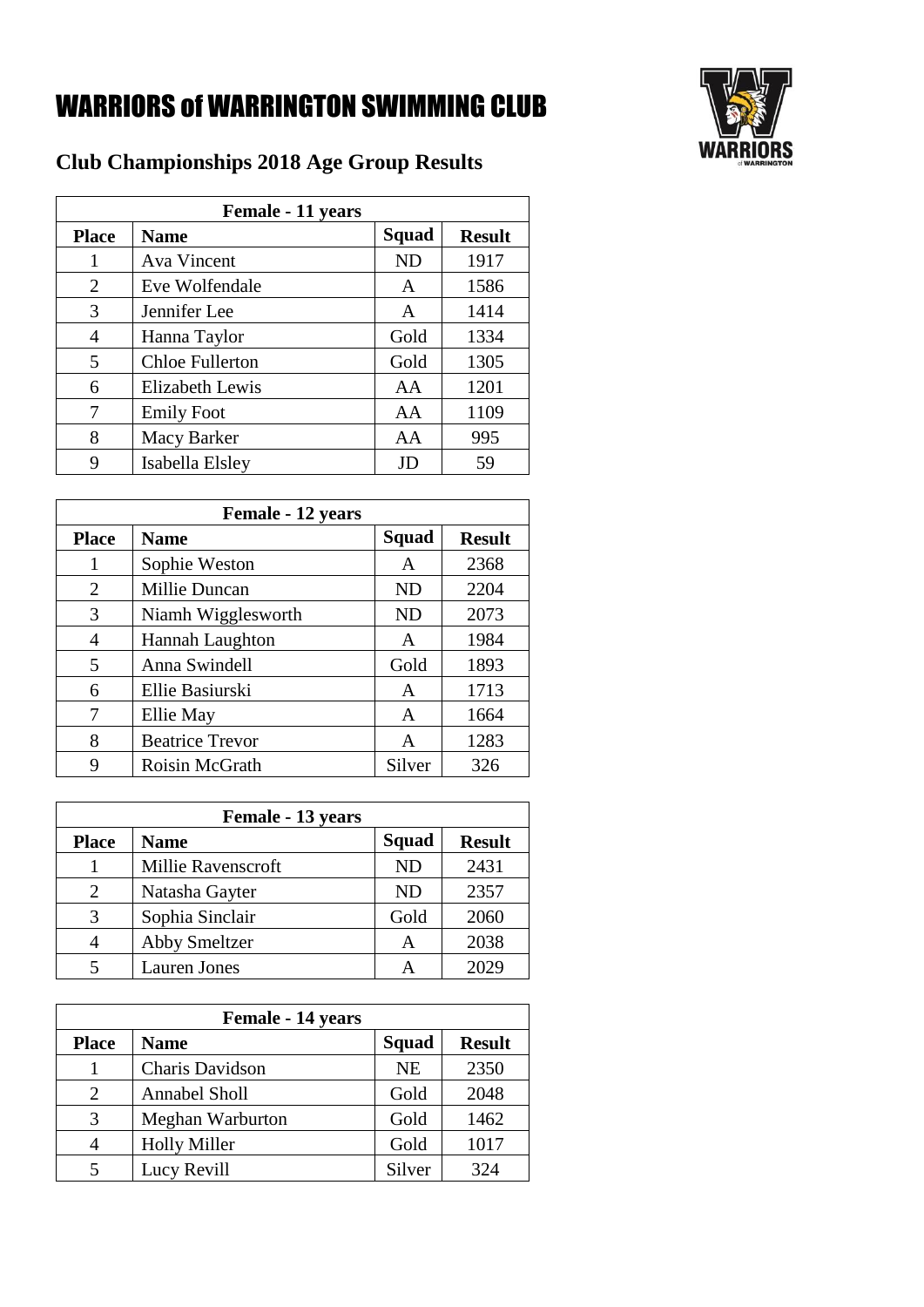

| Female - 15 years |                        |       |               |  |
|-------------------|------------------------|-------|---------------|--|
| <b>Place</b>      | <b>Name</b>            | Squad | <b>Result</b> |  |
|                   | <b>Shannon Topliss</b> |       | 2197          |  |
|                   | Lucy Trevor            | Gold  | 1143          |  |

| Female - 16 years |               |       |               |  |
|-------------------|---------------|-------|---------------|--|
| <b>Place</b>      | <b>Name</b>   | Squad | <b>Result</b> |  |
|                   | Jessica Sholl | Gold  | 2484          |  |

| <b>Female - 17 years and above</b>               |                      |    |      |  |  |
|--------------------------------------------------|----------------------|----|------|--|--|
| Squad<br>  Name<br><b>Place</b><br><b>Result</b> |                      |    |      |  |  |
|                                                  | <b>Coral Farrell</b> | NE | 1646 |  |  |

| <b>Female - Disability Results</b>                                               |               |    |                                                        |      |
|----------------------------------------------------------------------------------|---------------|----|--------------------------------------------------------|------|
| <b>Disability Class</b><br><b>Place</b><br><b>Result</b><br>Squad<br><b>Name</b> |               |    |                                                        |      |
|                                                                                  | Coral Farrell | NE | S <sub>10</sub> . SB <sub>9</sub> . SM <sub>10</sub> . | 2888 |